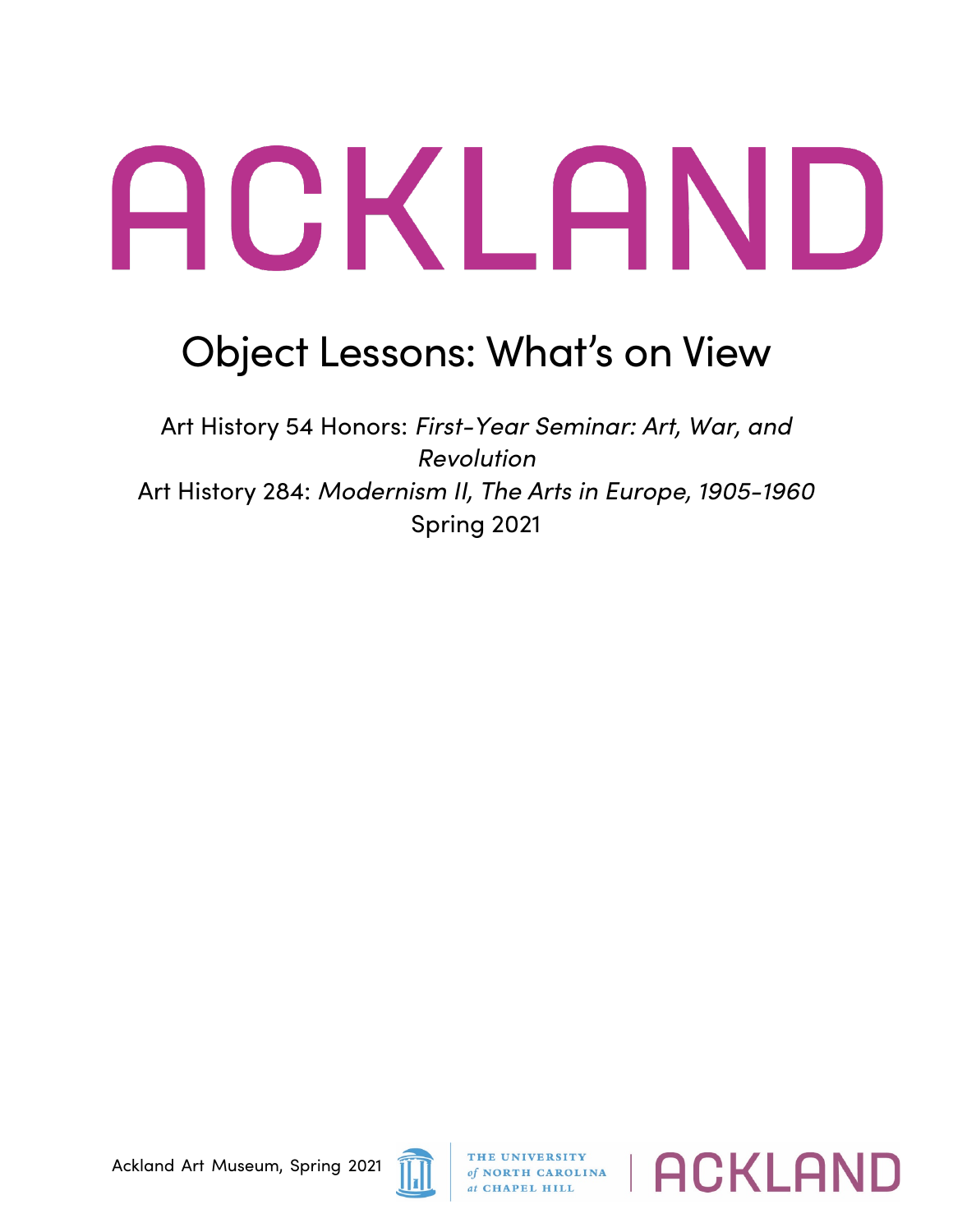



of NORTH CAROLINA at CHAPEL HILL